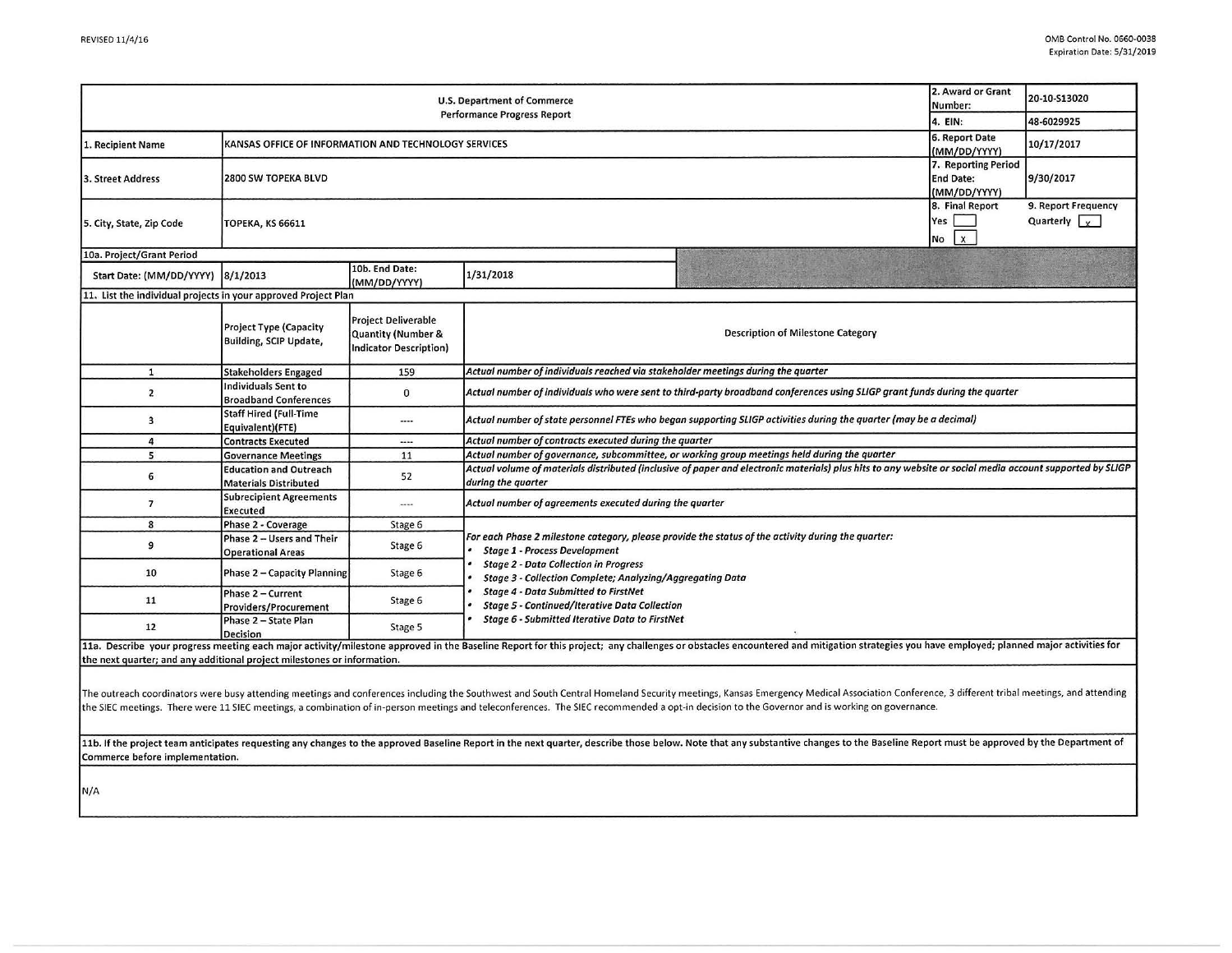| 11c. Provide any other information that would be useful to NTIA as it assesses this project's progress.                                                    |                               |                                                      |                                                                     |                      |                               |                   |                 |                                         |                                          |  |
|------------------------------------------------------------------------------------------------------------------------------------------------------------|-------------------------------|------------------------------------------------------|---------------------------------------------------------------------|----------------------|-------------------------------|-------------------|-----------------|-----------------------------------------|------------------------------------------|--|
| The SIEC committee carefully reviewed the state plan and recommended the Governor opt-in to FirstNet.                                                      |                               |                                                      |                                                                     |                      |                               |                   |                 |                                         |                                          |  |
| 11d. Describe any success stories or best practices you have identified. Please be as specific as possible.                                                |                               |                                                      |                                                                     |                      |                               |                   |                 |                                         |                                          |  |
| See above                                                                                                                                                  |                               |                                                      |                                                                     |                      |                               |                   |                 |                                         |                                          |  |
| 12. Personnel                                                                                                                                              |                               |                                                      |                                                                     |                      |                               |                   |                 |                                         |                                          |  |
| 12a. If the project is not fully staffed, describe how any lack of staffing may impact the project's time line and when the project will be fully staffed. |                               |                                                      |                                                                     |                      |                               |                   |                 |                                         |                                          |  |
| N/A                                                                                                                                                        |                               |                                                      |                                                                     |                      |                               |                   |                 |                                         |                                          |  |
| 12b. Staffing Table - Please include all staff that have contributed time to the project. Please do not remove individuals from this table.                |                               |                                                      |                                                                     |                      |                               |                   |                 |                                         |                                          |  |
| <b>Job Title</b>                                                                                                                                           | FTE%                          |                                                      | Project (s) Assigned<br>Change                                      |                      |                               |                   |                 |                                         |                                          |  |
| <b>SWIC</b>                                                                                                                                                | 0.54                          |                                                      | Provide oversight of all SLIGP activities<br>No Change<br>No Change |                      |                               |                   |                 |                                         |                                          |  |
| <b>OEC Trainer</b>                                                                                                                                         | 0.00                          |                                                      | Dissemination of SLIGP information to general public                |                      |                               |                   |                 |                                         |                                          |  |
| <b>OEC Trainer</b>                                                                                                                                         | 0.00                          | Dissemination of SLIGP information to general public |                                                                     |                      |                               |                   |                 |                                         | No Change                                |  |
| Outreach Coordinator                                                                                                                                       | 1.00                          |                                                      | Education and outreach of PSBN to general public<br>No Change       |                      |                               |                   |                 |                                         |                                          |  |
| Outreach Coordinator                                                                                                                                       | 1.00                          |                                                      | Education and outreach of PSBN to general public                    |                      |                               |                   |                 |                                         |                                          |  |
| <b>Grant Administrator</b>                                                                                                                                 | 1.00                          | Administer SLIGP grant                               |                                                                     |                      |                               |                   |                 |                                         | No Change                                |  |
| 13. Subcontracts (Vendors and/or Subrecipients)                                                                                                            |                               |                                                      |                                                                     |                      |                               |                   |                 |                                         |                                          |  |
| 13a. Subcontracts Table - Include all subcontractors. The totals from this table must equal the "Subcontracts Total" in Question 14f.                      |                               |                                                      |                                                                     |                      |                               |                   |                 |                                         |                                          |  |
| Name                                                                                                                                                       | <b>Subcontract Purpose</b>    |                                                      | Type<br>(Vendor/Subrec.)                                            | RFP/RFQ Issued (Y/N) | Contract<br>Executed<br>(Y/N) | <b>Start Date</b> | <b>End Date</b> | <b>Total Federal Funds</b><br>Allocated | <b>Total Matching Funds</b><br>Allocated |  |
| <b>KUCR</b>                                                                                                                                                | GIS, data processing, mapping |                                                      | Vendor                                                              | N                    | Y                             | 7/21/2015         | 8/31/2015       | \$32,155.00                             | \$0.00                                   |  |
| <b>KUCR</b>                                                                                                                                                | GIS, data processing, mapping |                                                      | Vendor                                                              | N                    | Y                             | 10/26/2015        | 12/31/2015      | \$25,495.00                             | \$0.00                                   |  |
|                                                                                                                                                            |                               |                                                      |                                                                     |                      |                               |                   |                 |                                         |                                          |  |
|                                                                                                                                                            |                               |                                                      |                                                                     |                      |                               |                   |                 | \$57,650.00                             |                                          |  |
| 13b. Describe any challenges encountered with vendors and/or subrecipients.                                                                                |                               |                                                      |                                                                     |                      |                               |                   |                 |                                         |                                          |  |
|                                                                                                                                                            |                               |                                                      |                                                                     |                      |                               |                   |                 |                                         |                                          |  |